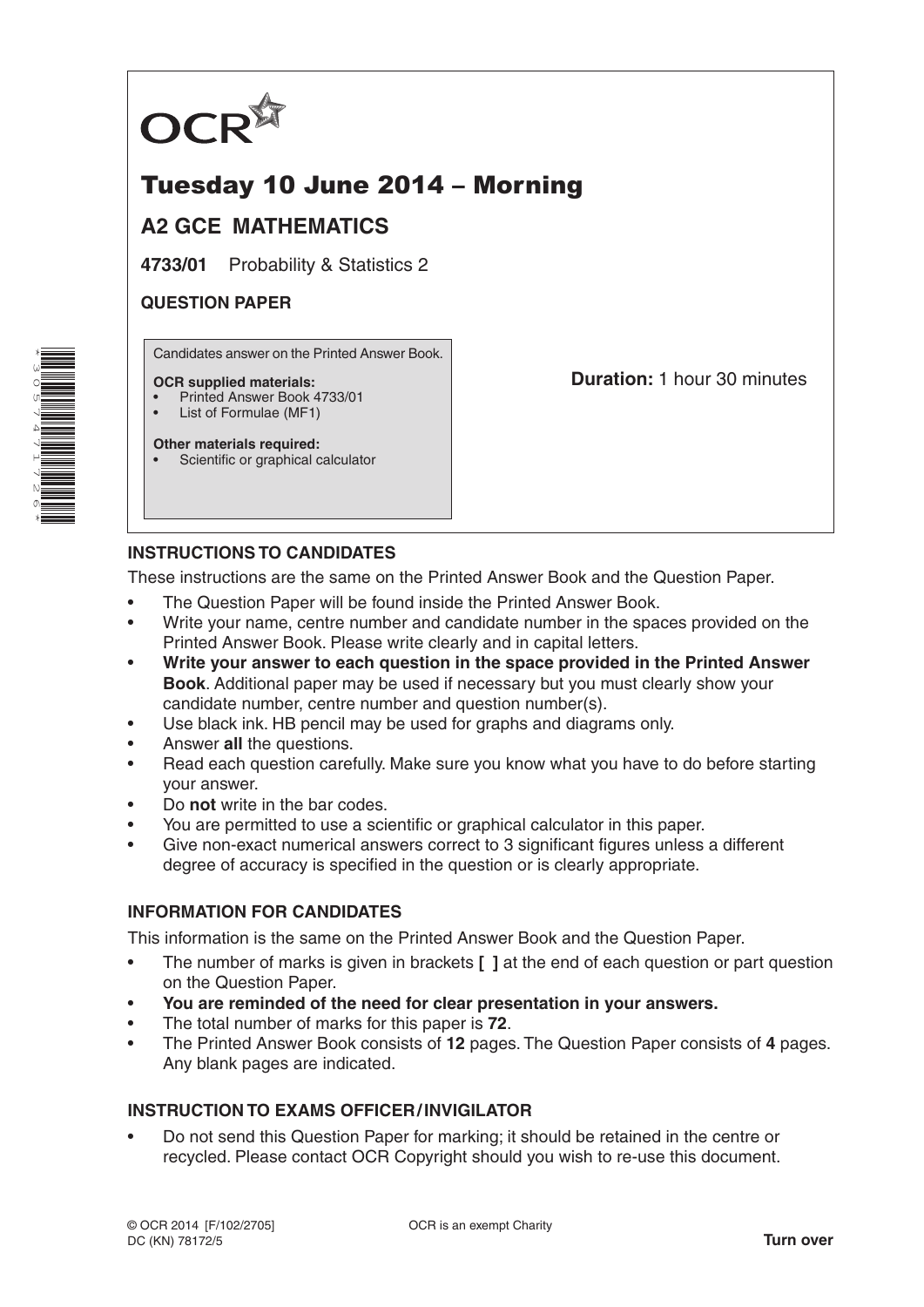- **1** The random variable *F* has the distribution B(50, 0.7). Use a suitable approximation to find  $P(F > 40)$ . **[5]**
- **2**  The events organiser of a school sends out invitations to 150 people to attend its prize day. From past experience the organiser knows that the number of those who will come to the prize day can be modelled by the distribution B(150, 0.98).
	- **(i)** Explain why this distribution cannot be well approximated by either a normal or a Poisson distribution. **[3]**
	- **(ii)** By considering the number of those who do not attend, use a suitable approximation to find the probability that fewer than 146 people attend. **[4]**
- **3** The random variable *G* has the distribution  $N(\mu, \sigma^2)$ . One hundred observations of *G* are taken. The results are summarised in the following table.

| Interval  | G < 40.0 | $40.0 \le G \le 60.0$ | $G \ge 60.0$ |
|-----------|----------|-----------------------|--------------|
| Frequency |          |                       |              |

- **(i)** By considering  $P(G \le 40.0)$ , write down an equation involving *u* and  $\sigma$ . [2]
- **(ii)** Find a second equation involving  $\mu$  and  $\sigma$ . Hence calculate values for  $\mu$  and  $\sigma$ . [4]
- **(iii)** Explain why your answers are only estimates. **[1]**
- **4**  A zoologist investigates the number of snakes found in a given region of land. The zoologist intends to use a Poisson distribution to model the number of snakes.
	- **(i)** One condition for a Poisson distribution to be valid is that snakes must occur at constant average rate. State another condition needed for a Poisson distribution to be valid. **[1]**

Assume now that the number of snakes found in 1 acre of a region can be modelled by the distribution  $Po(4)$ .

- **(ii)** Find the probability that, in 1 acre of the region, at least 6 snakes are found. **[2]**
- **(iii)** Find the probability that, in 0.77 acres of the region, the number of snakes found is either 2 or 3. [4]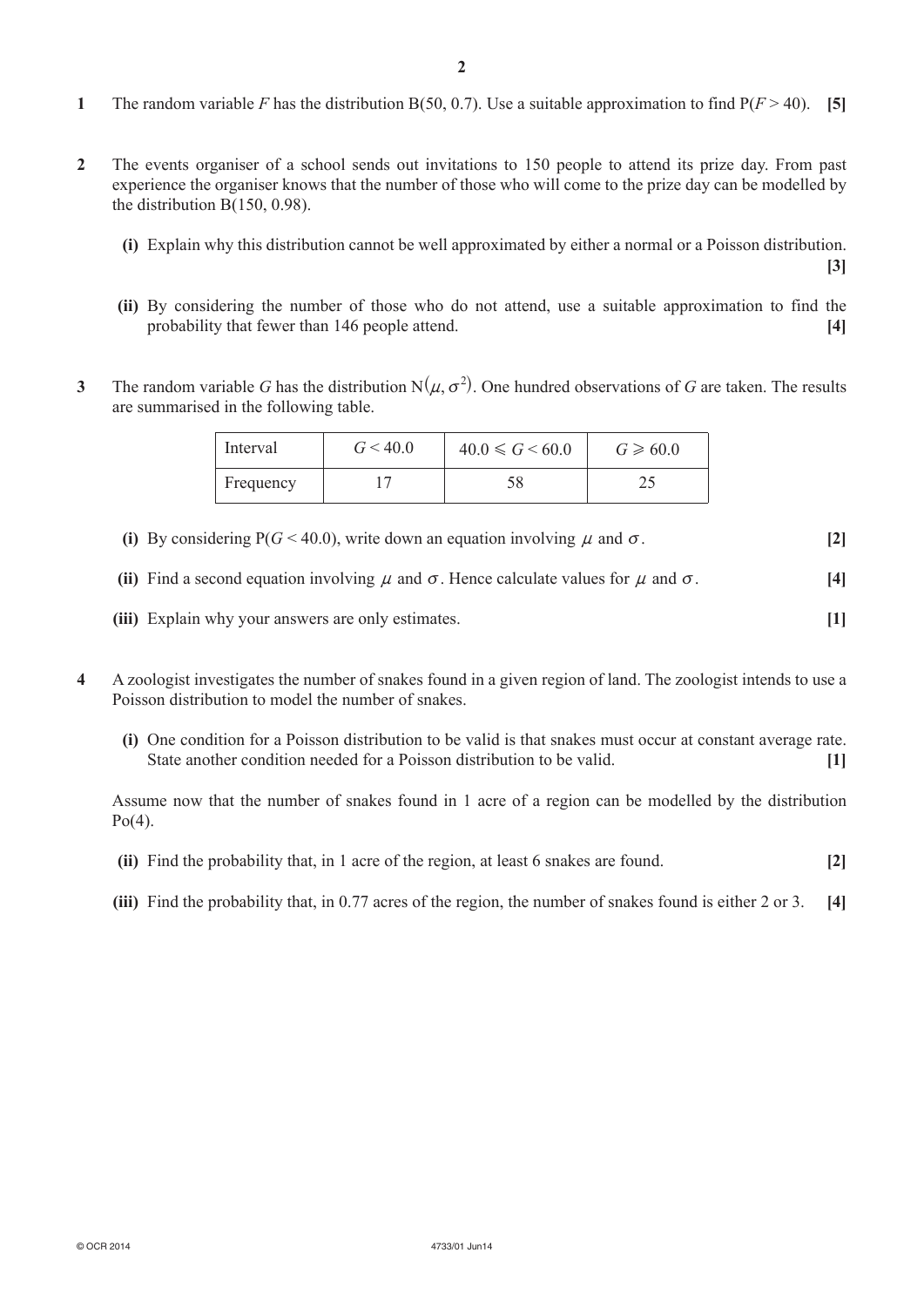**5**  A continuous random variable *X* has probability density function

$$
f(x) = \begin{cases} \frac{1}{2}\pi \sin(\pi x) & 0 \le x \le 1, \\ 0 & \text{otherwise.} \end{cases}
$$

- **(i)** Show that this is a valid probability density function. **[4]**
- **(ii)** Sketch the curve  $y = f(x)$  and write down the value of  $E(X)$ . [3]
- **(iii)** Find the value *q* such that  $P(X > q) = 0.75$ . [3]
- $\bf (iv)$  Write down an expression, including an integral, for Var $(X)$ . (Do not attempt to evaluate the integral.)
- **(v)** A student states that "*X* is more likely to occur when *x* is close to  $E(X)$ ." Give an improved version of this statement. **[1]**

**6**  In a city the proportion of inhabitants from ethnic group *Z* is known to be 0.4. A sample of 12 employees of a large company in this city is obtained and it is found that 2 of them are from ethnic group *Z*. A test is carried out, at the 5% significance level, of whether the proportion of employees in this company from ethnic group *Z* is less than in the city as a whole.

| (i) State an assumption that must be made about the sample for a significance test to be valid. | [1]               |
|-------------------------------------------------------------------------------------------------|-------------------|
| (ii) Describe briefly an appropriate way of obtaining the sample.                               | $\lceil 2 \rceil$ |

- *(iii)* Carry out the test. **[7]**
- **(iv)**  A manager believes that the company discriminates against ethnic group *Z*. Explain whether carrying out the test at the 10% significance level would be more supportive or less supportive of the manager's belief. **[2]**
- **7**  An examination board is developing a new syllabus and wants to know if the question papers are the right length. A random sample of 50 candidates was given a pre-test on a dummy paper. The times, *t* minutes, taken by these candidates to complete the paper can be summarised by

 $n = 50$ ,  $\Sigma t = 4050$ ,  $\Sigma t^2 = 329800$ .

Assume that times are normally distributed.

- **(i)** Estimate the proportion of candidates that could not complete the paper within 90 minutes. **[6]**
- **(ii)** Test, at the 10% significance level, whether the mean time for all candidates to complete this paper is 80 minutes. Use a two-tail test. **[7]**
- **(iii)** Explain whether the assumption that times are normally distributed is necessary in answering
	- **(a)** part **(i)**,
	- **(b)** part **(ii)**. **[2]**

#### **Question 8 begins on page 4.**

**[2]**